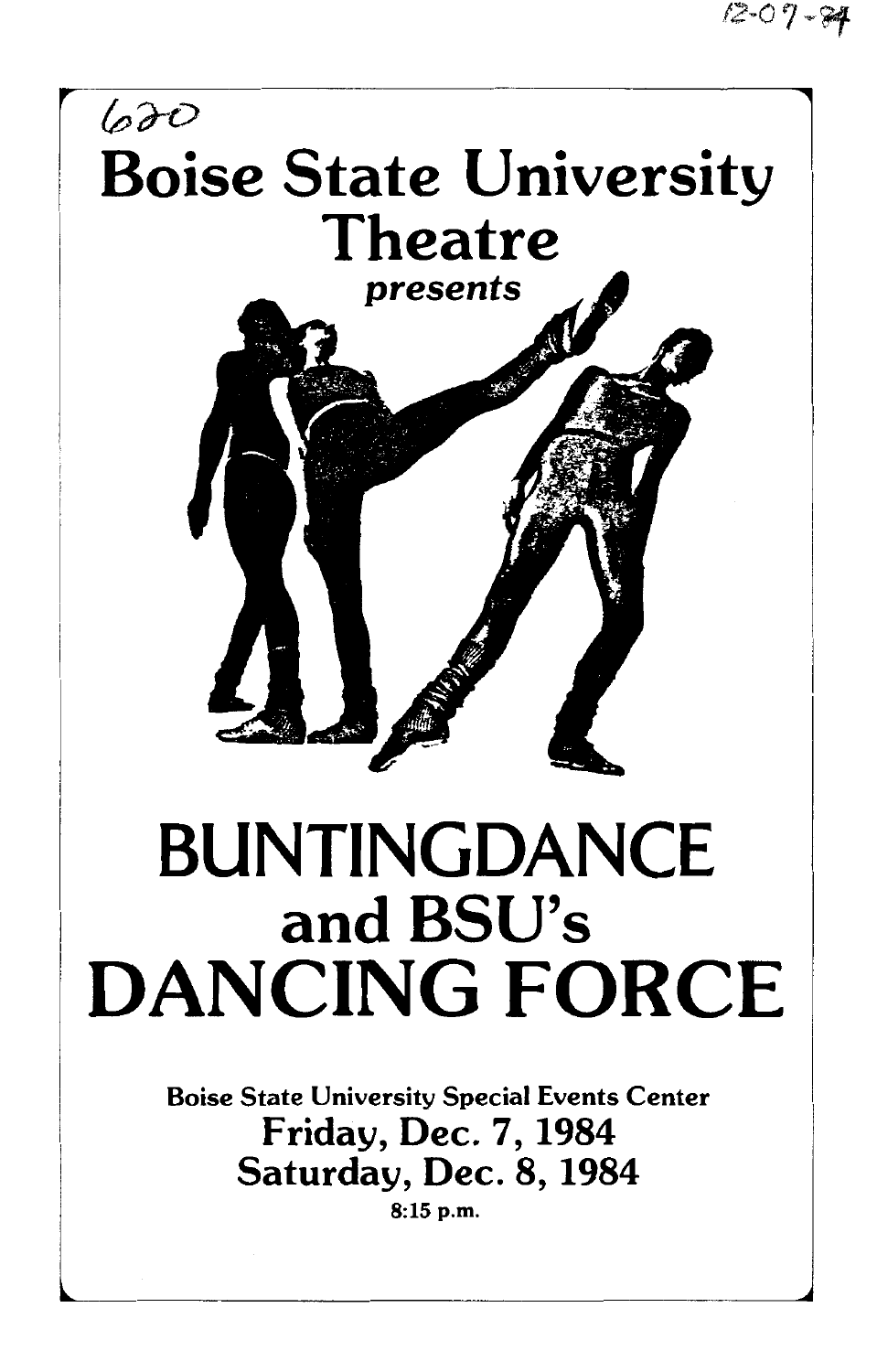# **BVNTINGDANCE**  *and*  **BSV's DANCING FORCE**

Maria Andrijeski Heidi Beebe Josie Bilao Ronda Bowden Elisa Bridenbaugh Heidi Bunting AmyGile Barbara Gile Harriett Jastremsky Elke Shaw

## **BUNTINGDANCE DANCING FORCE**

Lupe Alvarez Kathy Centers Carol Florence Tamra Haun Lori Kautz Delight Kraus Kim Spanbauer David Stark

#### Produced *by Heidi Bunting* and Boise *State University Theatre* Arts *Department*

Production Coordinator: Dr. Charles Lauterbach Production Supervisor: Chris Anderson Lighting Design: Greg Scott Light Board Operator: Heather Nesbitt Sound Board Operator: Laurie Gorham Graphics: Bradford Shaw House Supervisor: W .E. Shankweiler House Manager: Kurt Strobel

### **PRODUCTION STAFF**

**MARTHA SHAFER** Ms. Shafer is currently the owner of Martha Shafer Original Designs, where she designs original clothes and offers a custom sewing and altering service. She is a graduate of Ohio University with a degree in Textiles and Clothing. Her designs have been on gallery exhibit and Ms. Shafer has designed costumes for the Idaho Shakespeare Festival.

**JAMES KINCAID** James Kincaid is a drummer from Boise. He has a performing background that includes nearly every type of music with the exception of circus accompaniment. He has looked forward to working with the dancers.

**LORIE CARROLL** Lorie has been doing costumes in Boise for six years. She has done costume design and implementation for the Dance Collection's performance of "Graduation Ball" in 1983, and for the American Festival Ballet. She has performed as a dancer in Heidi Bunting's 1983 concert as Kate in "Moments from Shakespeare."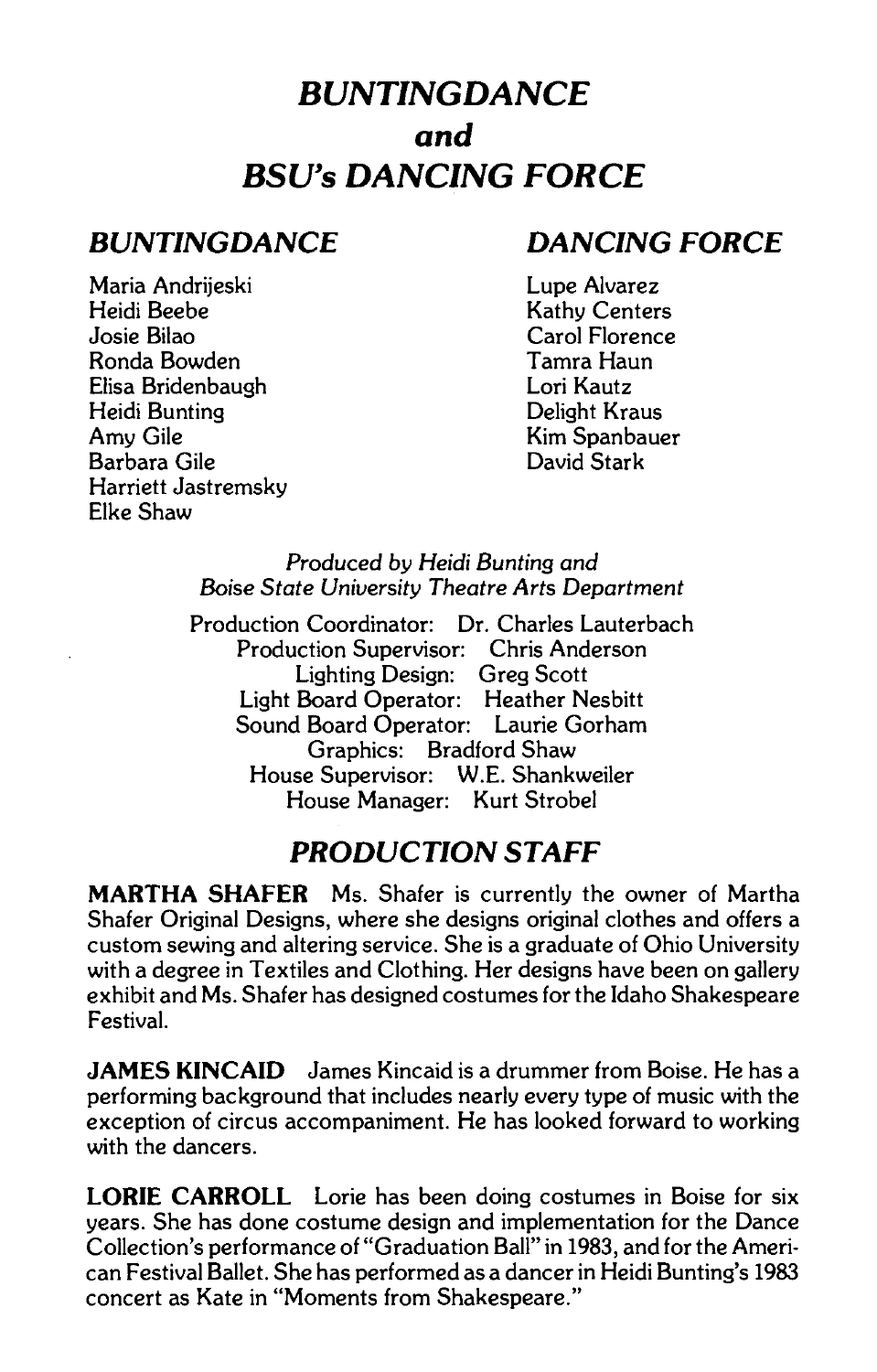#### **GONE, CHOPIN, BACH IN A MINUET**

Music: Goldberg Variations (Excerpts), J.S. Bach Choreographed by Heidi Bunting Sets: David Ritchie, Bradford Shaw

"Minuet": a slow, stately dance

Marie Andrijeski, Heidi Beebe, Josie Bilbao, Elisa Bridenbaugh, Amy Gile (Friday), Harriett Jastremsky (Saturday), Elke Shaw

#### **AS FAR AS WE GOT II**

Music: Pat Metheny Choreographed by Heidi Bunting

Lupe Alvarez, Kathy Centers, Carol Florence, Tamra Haun, Lori Kautz, Delight Kraus, Kim Spanbauer, David Stark

#### **"WALTZ GIRL" VARIATION from LES SYLPHIDES**

Music: Chopin Choreography staged by Heidi Bunting

Maria Andrijeski

#### **DID YOU KNOW?**

Script arranged by Heidi Bunting Choreographed by Heidi Bunting Dramatic Consultant: Doug Copsey

Kathy Centers, Tamra Haun, Kim Spanbauer, David Stark

#### **MACHU - PICCHU**

Music: Urabama (Peruvian flute music) Choreographed by Heidi Bunting Costumes designed and implemented by Martha Shafer

Machu - Picchu translates as a valley in the saddle of a mountain. It is the 16th century Peruvian ruin that housed the gold, women and children, protecting them from the Spanish invaders. Most of the women's time was spent growing food on terraced gardens and weaving clothing.

Ronda Bowden, Heidi Bunting, Barbara Gile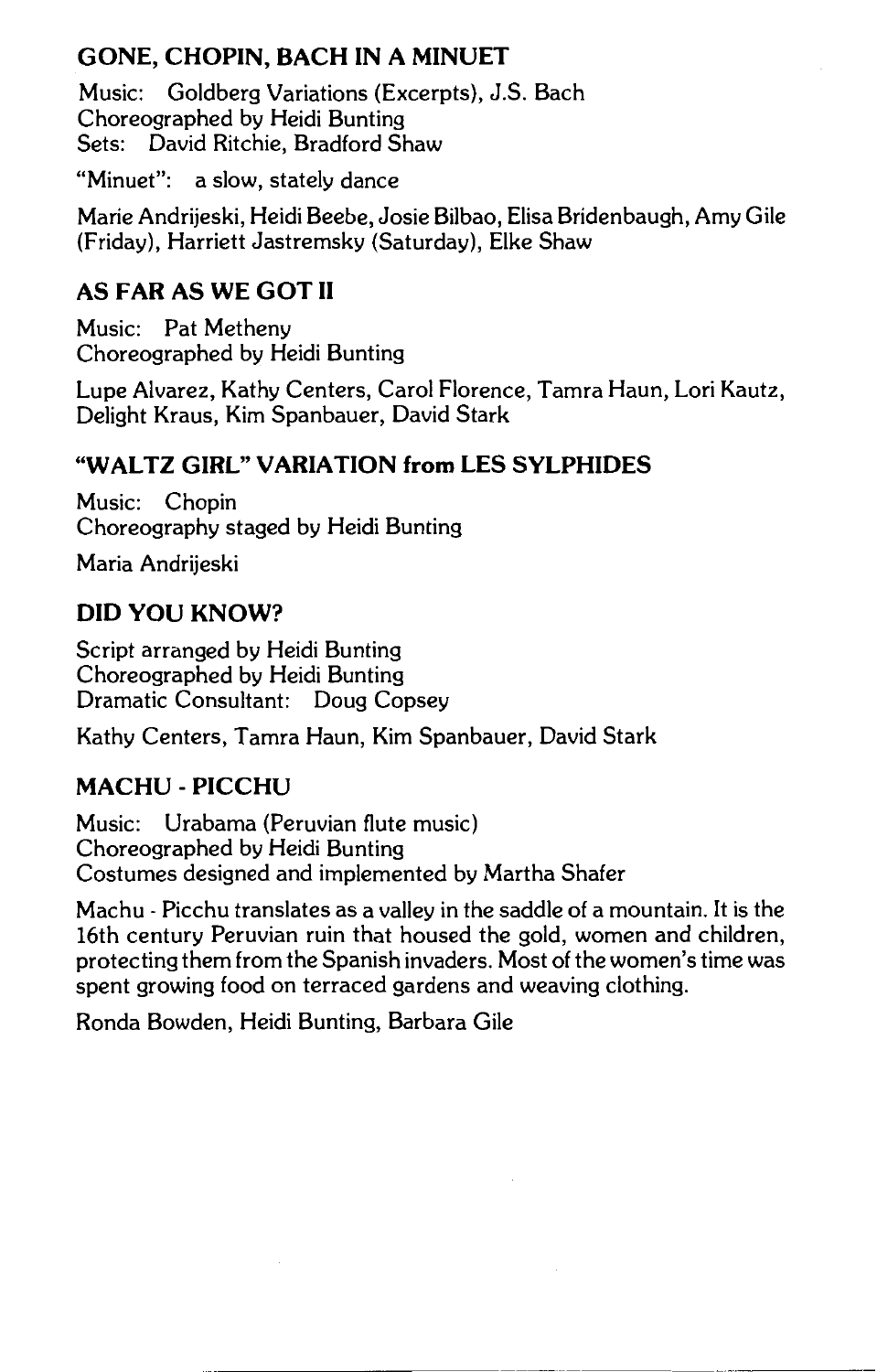# **INTERMISSION**

10 Minutes

#### **UNFINISHED STRINGS Part** I (Premiere)

Music: James Perla, New York City, New York Choreographed by Heidi Bunting Costumes designed and implemented by Martha Shafer

Ronda Bowden, Heidi Bunting, Elke Shaw

Part II will be premiered in the April concert

#### **TIRED**

Music: The Beatles Choreographed by Heidi Bunting

Lupe Alvarez, Kathy Centers, Carol Florence, Tamra Haun, Lori Kautz, Delight Kraus, Kim Spanbauer, David Stark

#### **MOON FOOTING**

Music composed and performed by James Kincaid Choreographed by Heidi Bunting Costumes by Lorie Carroll

Maria Andrijeski, Heidi Beebe, Josie Bilbao, Elisa Bridenbaugh, Amy Gile, Harriett Jastremsky, Elke Shaw

#### **MOTION: SPOTLIGHT**

Heidi Bunting with Ronda Bowden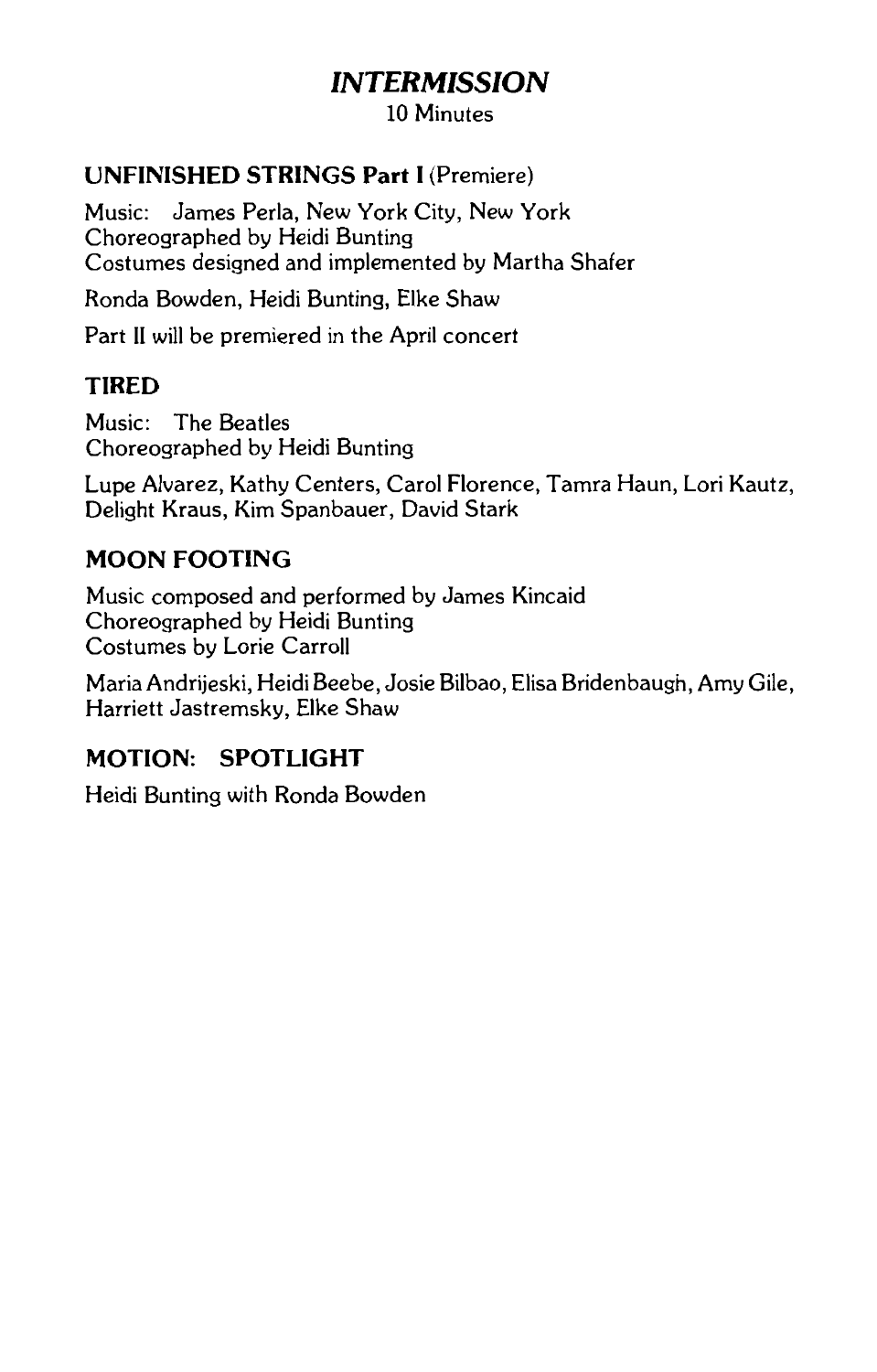#### *ARTISTS*

**MARIA ANDRIJESKI** is a senior this year at Borah High School. She has studied ballet for many years from a variety of teachers. She is currently studying under Heidi Butning, as she has for the past three years. She enjoys wearing vintage clothing and watching good movies. She is ecstatic about graduating and pursuing her dancing in other cities!

**HEIDI BEEBE,** a sophomore at Boise High School, has studied with Heidi Bunting for the past two years. She attended the Princeton Ballet Summer Workshop in New Jersey this past summer ...

My pointe shoes are soft My loafers are worn My running shoes are tired But my feet

Haven't run out of energy.

**JOSIE BILBAO,** a sophomore at Boise High School, has studied with Heidi Bunting for the past three years. Her life evolves around dance, piano, txistu (which she plays for the Oinkari Basque Dancers), and finishing high school. My life is a melody ...

**RONDA BOWDEN** attended Weber State College and the University of Utah. In 1979 she moved to Boise and in 1981 opened "Ronda's Dance Depot." Ronda is known primarily for her jazz dancing and choreography. She has performed works of artists such as Ann Garvin, Ben Lokey, and Roland Dupree. Ronda has also trained and performed with Repertory Dance Theatre, a Salt Lake City based company. Performances include Richard Burrows' "Budgies and Lovers" and Utah's Festival of the Arts. This is Ronda's second season with BUNTINGDANCE.

**ELISA BRIDENBAUGH** is currently studying under Heidi Bunting after taking a year off. During the summer of 1983 she received a scholarship for and attended the Summer dance Workshop in Idaho Falls. Elisa is a junior at Boise High School where she participates in the Advanced Placement Program. In her spare time she enjoys riding her horse, skiing and spending time with her friends and family.

**AMY GILE** is an 8th grader at North Junior High School. She has danced for nine years and currently studies with Heidi Bunting. Amy toured with American Festival Ballet during their Nutcracker season the past two years. Last summer she attended Summer Dance West here in Boise and Summer Dance Lab at Whitman College in Washington.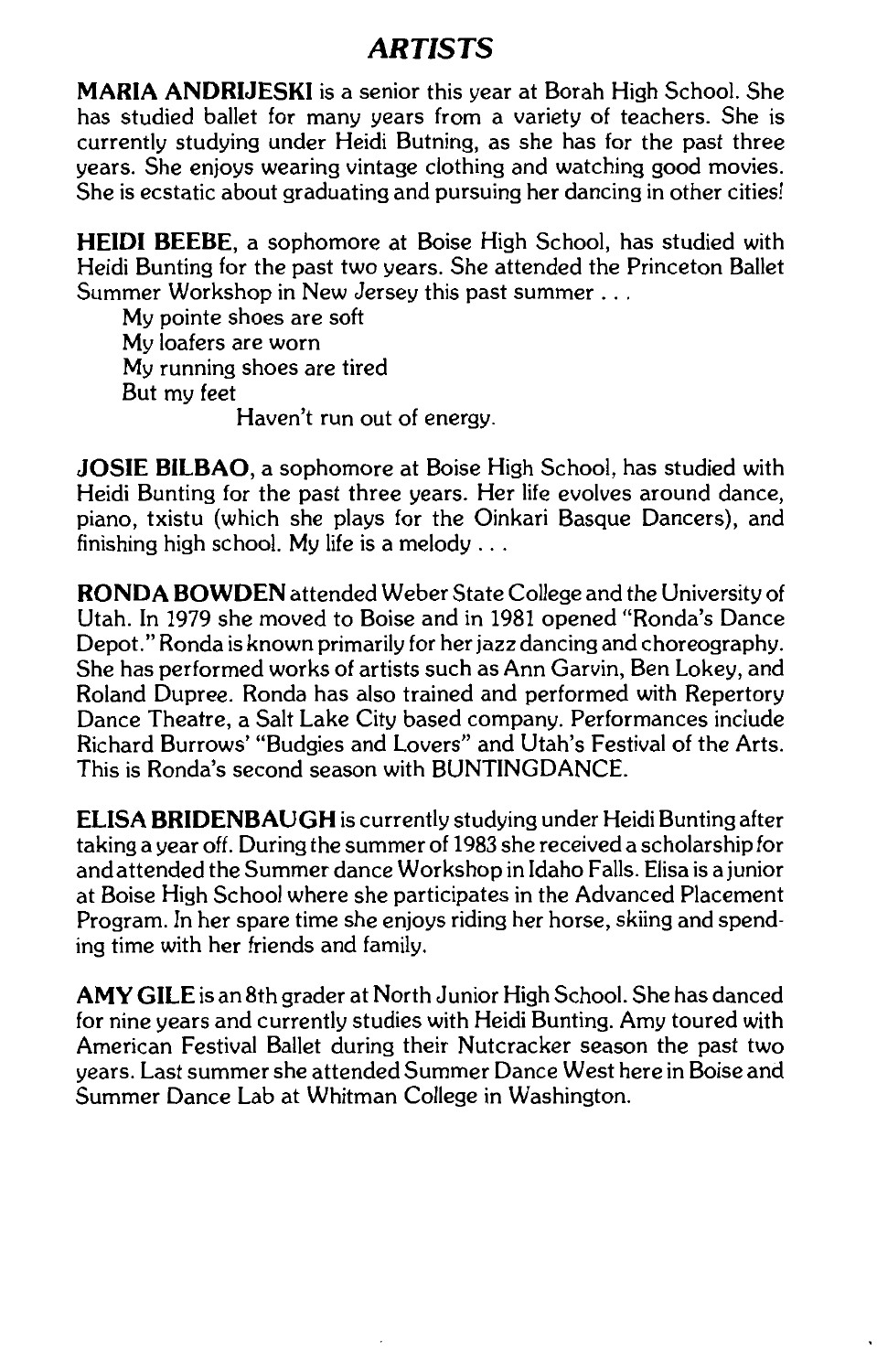**BARBARA GILE** received her early dance training here in Boise under Lloyd Carlton, and continued her studies at the University of Oregon, the University of Utah, and most recently with David Howard in New York. She has studied jazz with Roland Butler in Salt Lake City, Roland Dupree in Los Angeles and Ann Reinking in New York City. Barbara taught for five years before opening her own studio in 1979. She has choreographed two pieces for the Boise Dance Collection, local productions of "Okla· homa" and "Shenandoah" and most recently choreographed "My Fair Lady" for the inaugural opening of the Morrison Center. This is her second season with BUNTINGDANCE.

**HARRIETT JASTREMSKY** is a sophomore at Boise High School.

If only I could always dance, act and listen to penguin music in the rain!

**ELKE SHAW** is currently a student of Heidi Bunting. She is a junior at Bishop Kelly High School where she has been recognized for her academic achievements with several awards. Her spare time is spent studying, riding her horse and skiing on the Bishop Kelly Ski Team. Elke attended Twyla Tharp's Workshop in Lake Placid, NY, for the second time this summer. She also studied at the Princeton Ballet Summer Workshop in 1982 and has studied at several other workshops for which she has received scholarships.

**HEIDI BUNTING** Heidi Bunting, a native Boisean, did her first plie' in 1956 with Lloyd Carlton, which eventually led to performances with Boise Music Week, the Banff Festival Ballet Company, Canada, and Ballet West. She attended the University of Utah and received her degree in dance from the University of Oregon and moved to New York City to dance. She joined the Dan Wagoner and Dancers in 1975 with whom she has toured throughout the United States, as well as abroad, dancing in Berlin, the Holland Festival and the Edinburgh Festival in Scotland. Heidi has taught both ballet and modern dance at the Princeton Ballet Society since 1977, and has choreographic works in the repertoires of the Princeton Ballet Company, the Anchorage Ballet Company, the Chicago Opera Ballet, the Boise Dance Collection, and Teamwork Dance, a Princetonbased modern dance company. In 1982 Heidi left New York to return to her native hills in order to dance, make dances and dancers.

For the third consecutive year, Heidi Bunting has offered professionallevel performance opportunities to young top-flight Boise dancers. This year young dancers are featured, along with two professional dance instructors, and BSU's Dancing Force.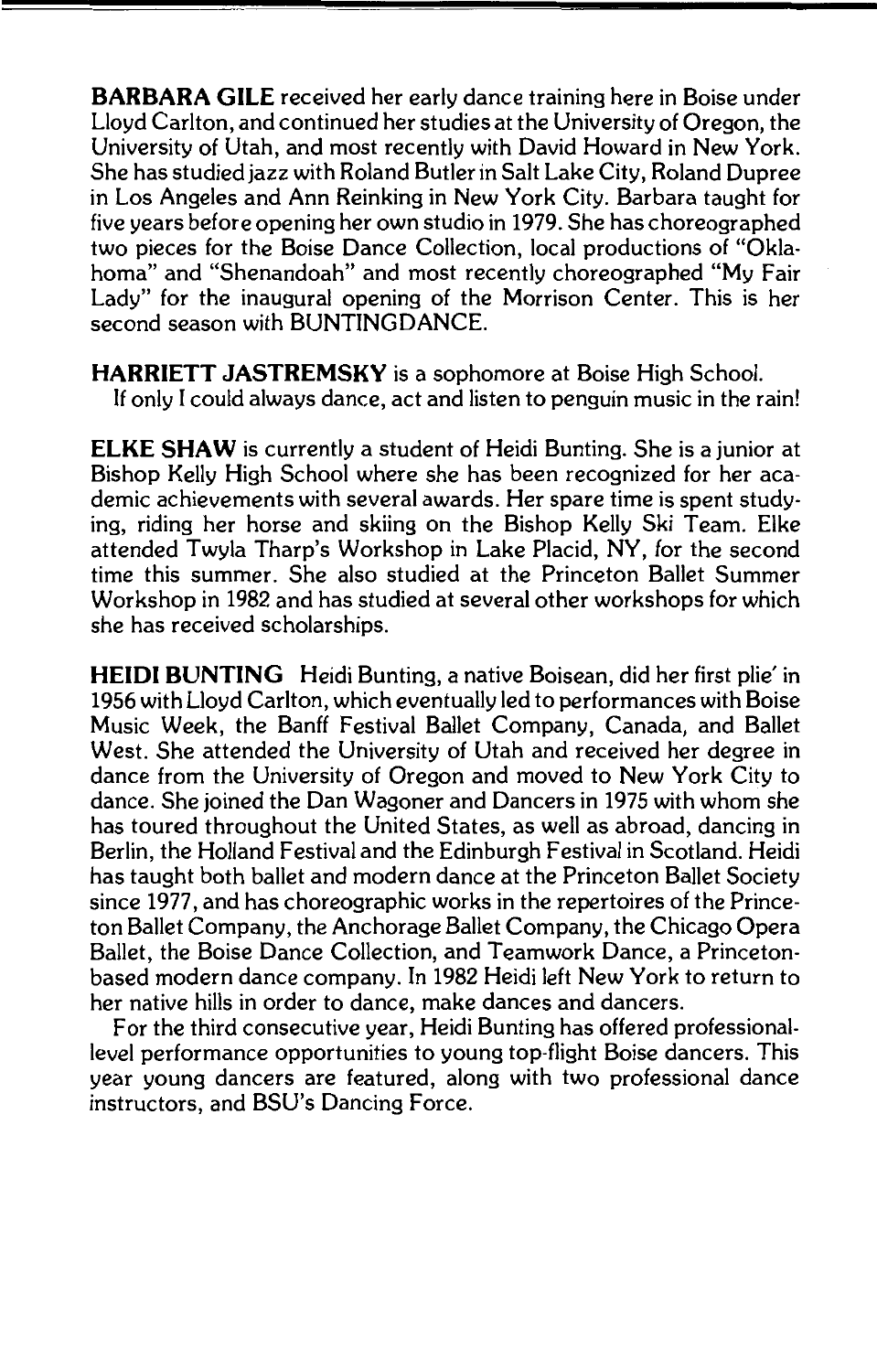**DANCING FORCE** is a completely volunteer amateur organization that works from the membership of the dance classes in the Physical Education Department at Boise State Universty. Heidi Bunting took over these classes this fall and has worked with these dancers since September. This group has a variety of dancers that come to the group with a variety of training backgrounds. Lori Kautz, a school teacher, works in voice and chorus with students K through 6th grade at Garfield and Valley View elementary schools. Lori has also participated in an Eastern States U.S. 0. tour, a rewarding experience touring Veteran's Hospitals. Delight Kraus is a third year Psychology major. Delight is from Caldwell, eats anything once and believes Fine Arts should be more important to Americans. Lupe Alvarez works as a sales girl in The Bon in Karcher Mall, and David Stark is vice president of his fraternity. Carol Florence provides a wealth of knowledge about Clark Gable and loves Lionel Richie, while Kim Spanbauer wears Robert Comstock designer sweats! Kathy Centers hails from Ronda's Dance Depot where Ronda Bowden was her teacher, and Tamra Haun, a Bishop Kelly graduate, studied with Kay Andrijeski and enjoys flashy, stylish clothes.

These dancers bring a positive energy to this experience and are special for the simple reality of doing the dancing.

#### **PERFORMANCE CALENDAR**

**Gift of the Magi** 

Special afternoon performance, December 15, 11 a.m. Morrison Center, Stage II

**Midsummer Night's Dream** 

February 20-23, Morrison Center, Stage II

#### **Idaho Invitational Theatre Arts Festival**

February 21 and 22

**Harvey**  May 1-4, Special Events Center

**Dance Concert**  May 10-11, Special Events Center